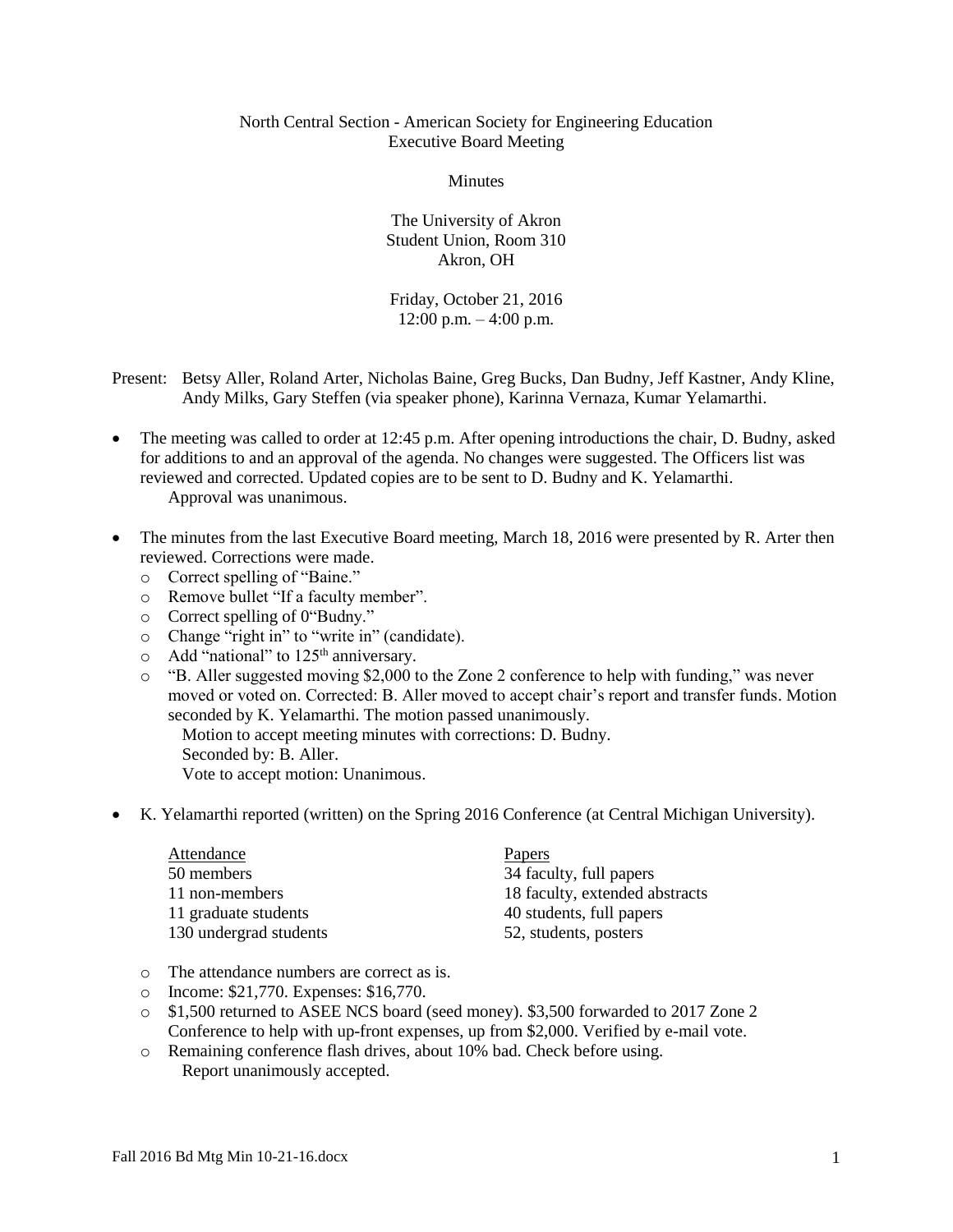- D. Budny presented the best paper report. Discussed how submitted and winning papers from the NCS will be selected at the Zone 2 Conference. The procedure will be determined by the three best paper chairs. Discussed how to include or exclude attendees from outside of Zone 2. Report unanimously accepted.
- Partial Treasurer's report was given by A. Milks. \$550.00, 2016 operating account allocation was received, \$550.00 was awarded for the Outstanding Teacher Award. The BASS account balance is reported as \$10, 306.15 as of 10/21/16. Some information is outstanding. Report unanimously accepted.
- A. Kline gave the past chair's report. Upcoming year, a chair, vice-chair and two directors will be needed. Also mentioned that B. Aller won several awards at the National ASEE Conference.
	- o Most New Professional Members during 2015-2016 Annual Membership Promotion Program.
	- o Most New Professional Members in North Central Section during 2015-2016 Annual Membership Promotion Program.
	- o The Section with the Highest Percentage of Campus Representative Activity Reports Submitted during the 2015-2016 Annual Membership Promotion Program. Report unanimously accepted.
- B. Aller, Campus Representatives Report no report.
- Gary Steffen, the Zone 2 Chair, called in (speaker phone) and gave the Zone 2 report. The following topics were discussed.
	- o B. Aller has not be receiving campus representative report from national ASEE.
	- o Putting and reading papers in the Monolith system, from sections and zones.
	- o Fee to submit papers? Steffen asked, but no response.
	- o National plans to automate, but still working by hand.
	- o Goal: For the Zone 2 Conference, have all papers in PDF format so that papers can be searched and reviewed.

Report unanimously accepted.

- The Spring 2018 Conference at The University of Akron, Akron, OH. This part of the meeting was attended by:
	- o Don Visco, Interim Dean of the College of Engineering
	- o Mary C. Verstraete, Dean of Undergrad Students, College of Engineering
	- o Elizabeth Kennedy, Interim Dean of the College of Applied Science and Technology (CAST, including Engineering Technology)
	- o Mike Johanyak, Interim Associate Dean of CAST
	- o Marcie Belcher, Chair of the Engineering and Science Technology Department, CAST

All from The University of Akron. Faculty from both colleges, Engineering and CAST (Engineering Technology), participate in the activities of ASEE.

- o D. Budny presented an overview of our sectional conferences, the typical activities, the time frame and typical provision such as banquet space and hotels.
- o Both Deans Visco and Kennedy verbally agreed to host the 2018 ASEE NCS Conference at The University of Akron.
- o The exact venue is open. Could be in the Student Union or in classrooms.
- o Conference theme? Something general. Report unanimously accepted.